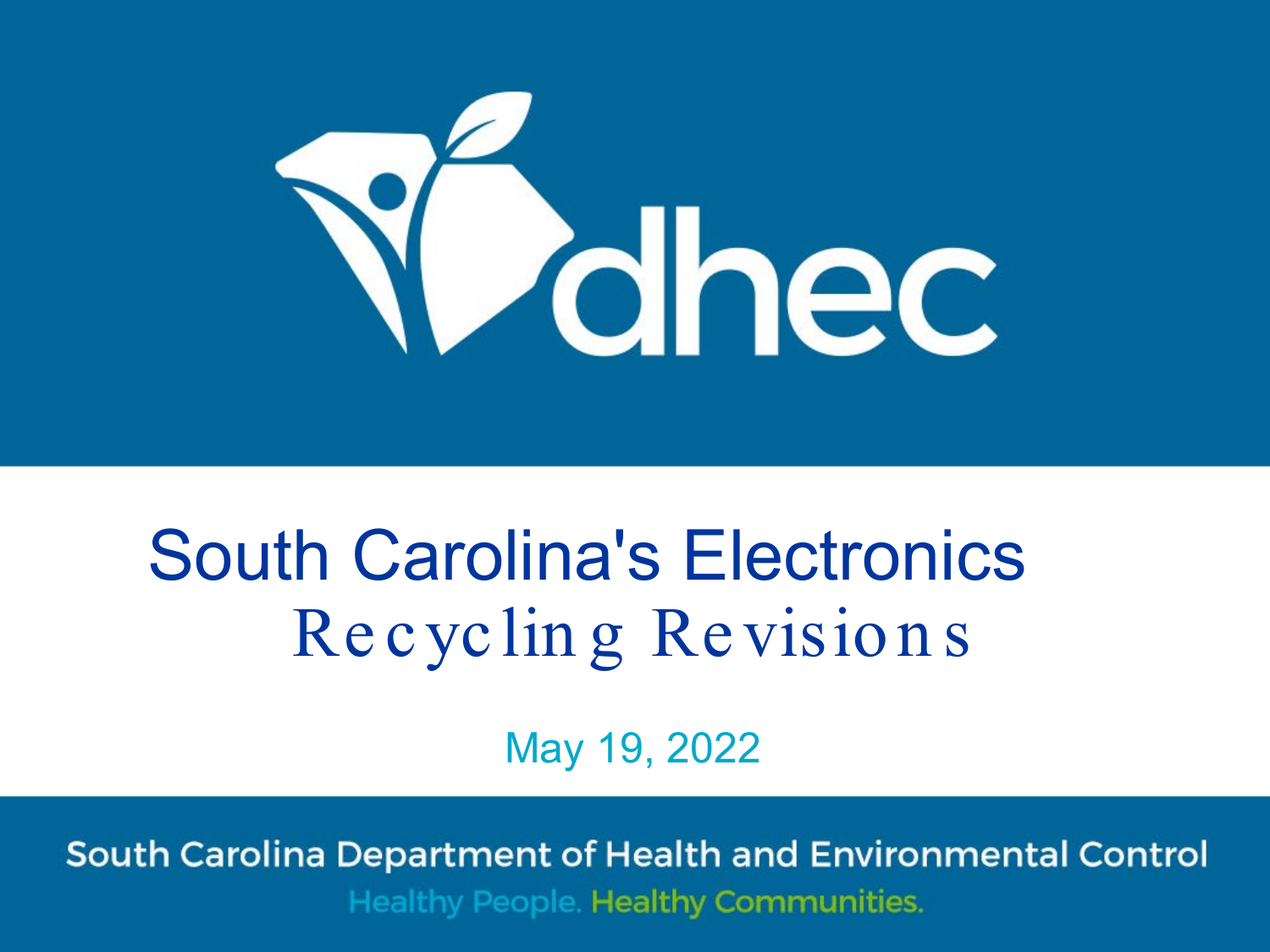

# Current E -Scrap Policy

- South Carolina's electronics recycling objectives are implemented by combining a ban on disposal of certain electronic devices (computers, televisions, monitors, printers) with recovery obligations for manufacturers.
- Computer and printer manufacturers have a recovery program requirement, while television and monitor manufacturers must recycle 80% of the weight they had sold in the previous year.
- According to recyclers and local governments, cathode ray tube televisions remain the current focus of recycling efforts.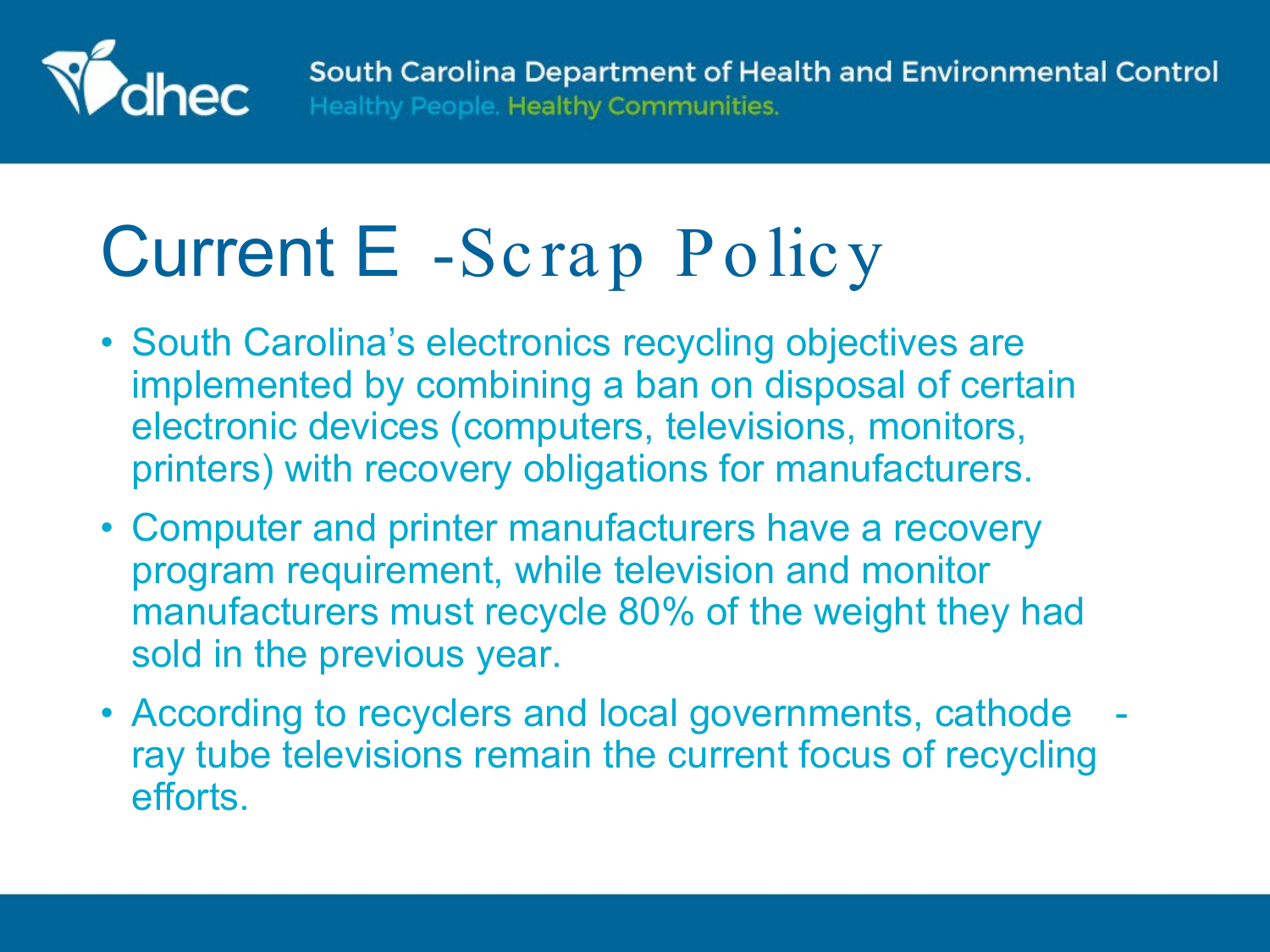

South Carolina Department of Health and Environmental Control Healthy People. Healthy Communities.

#### Current E -Scrap Policy (con t 'd )

- Most of these devices end up in collection centers and sites owned or operated by county and local governments.
- These devices must be recycled by recyclers who have received the R2 or e -steward recycling certification which create national standards for e -recyclers.
- In practice, this system has resulted in manufacturers purchasing "pounds" from recyclers who have picked up the waste from local government facilities.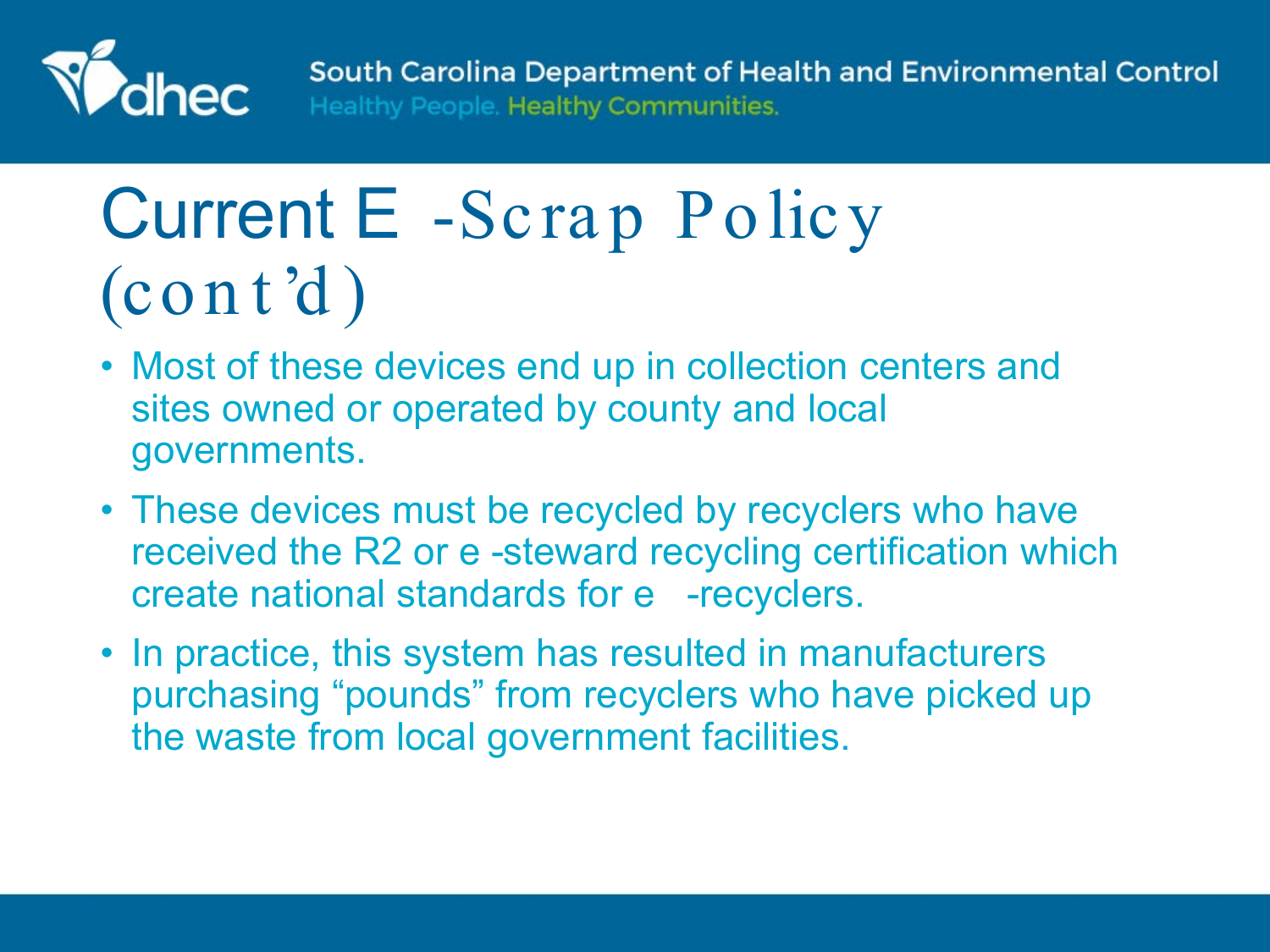

# Stakeholder Concerns

- Counties and local governments feel cost falls disproportionately on them.
- Many local governments worry about the possibility of the Act sunsetting on December 31, 2023, which would repeal all manufacturer recycling obligations but keep the landfill ban in place. This would likely have negative financial and administrative effects on local governments.
- Manufacturers are having trouble meeting their current pounds target due to fluctuations in sales during the pandemic.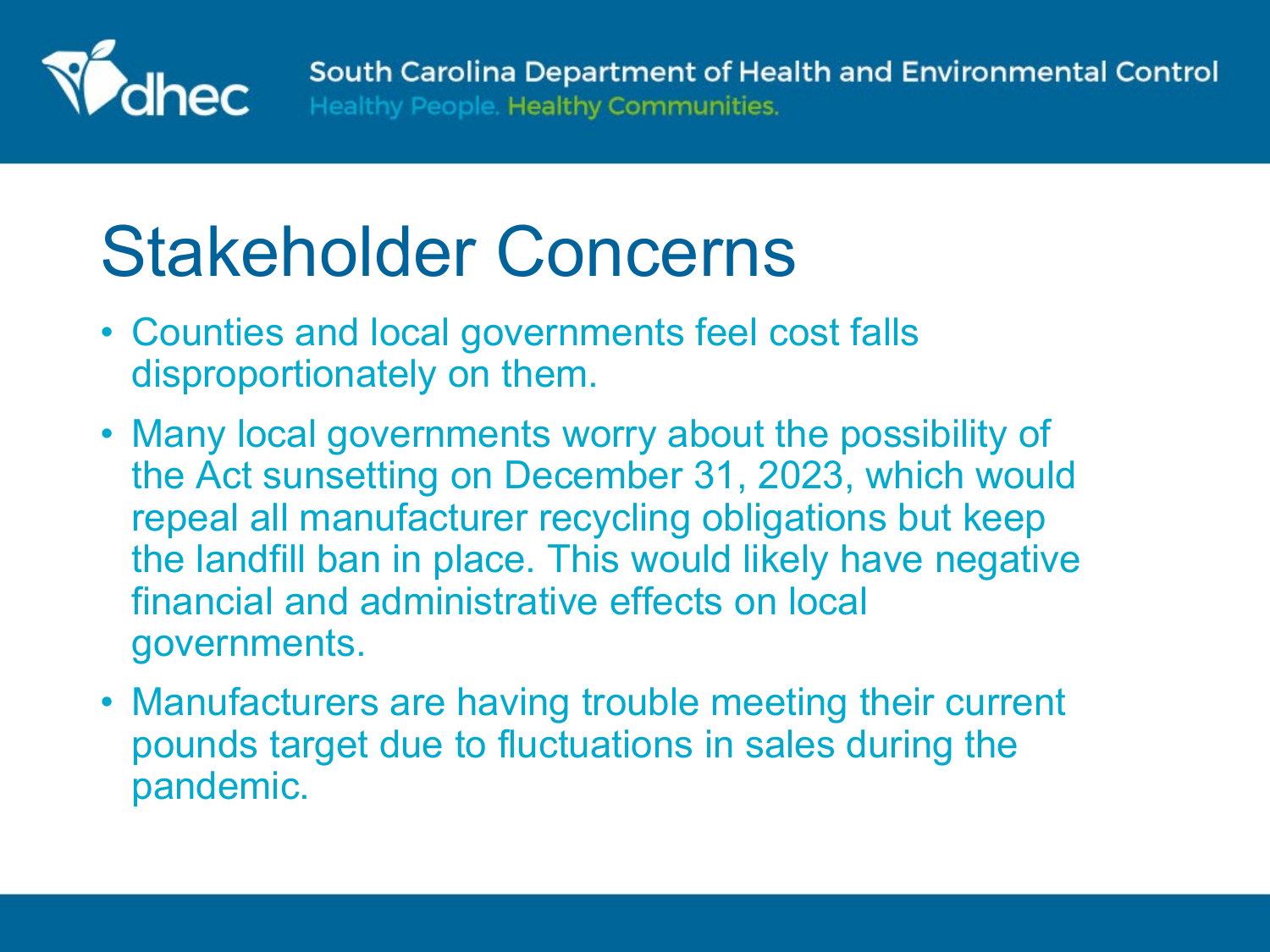

## E-Scrap Stakehold er Process

- The Department of Health and Environmental Control invited a diverse group of stakeholders in January 2021 to discuss potential legislative alternatives, among them manufacturers, recyclers, local governments, environmental groups and other interested parties.
- A report was finalized in December 2021 which recommended amendments to improve the state's legislation for recycling electronics. H. 4775 was based on this report.
- H. 4775 has been passed by both house and senate and is currently in conference committee.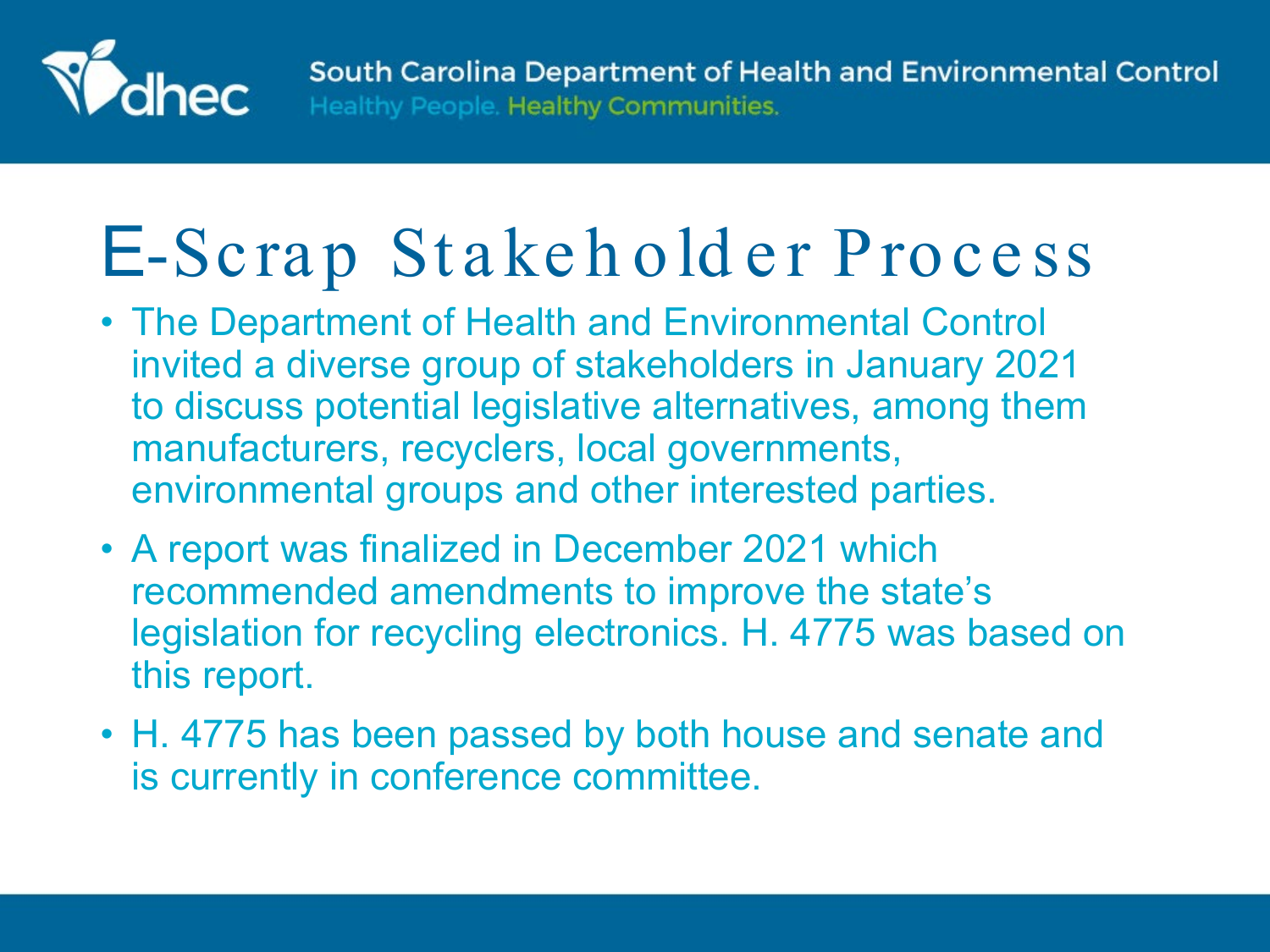

#### Revisions in H. 4775

- Update the Act's definitions to ensure that they are more consistent with technological advances.
- Push sunset date to December 31, 2029, and create a mechanism to initiate stakeholder proceedings in 2026 to review the act and provide recommendations to the legislature to ensure the act is kept up -to-date.
- Update requirements for recoverers and collectors of covered electronic devices to ensure human and environmental health is protected.
- Change the 80% pounds obligation for TV/Monitor Manufacturers to the convenience standard.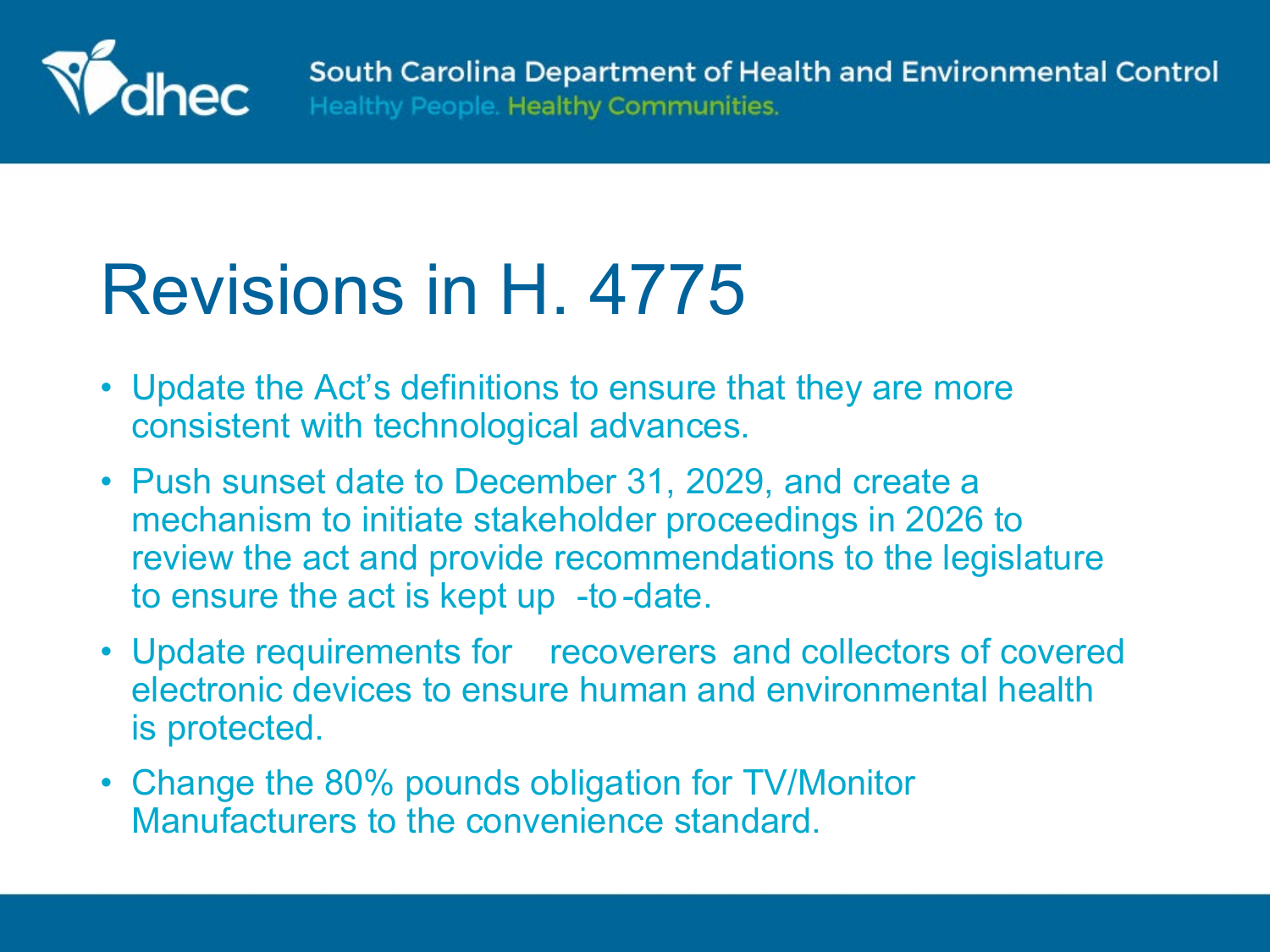

#### Convenience Standard

- Counties who elect to participate will be guaranteed a minimum number of permanent collection sites or one-day events, based on population. Manufacturers will pay to transport and recycle all collected material from mutually agreed -upon program collection points.
- Municipalities with more than 17,000 persons will be able to opt -in to another county's program if their county elects not to participate.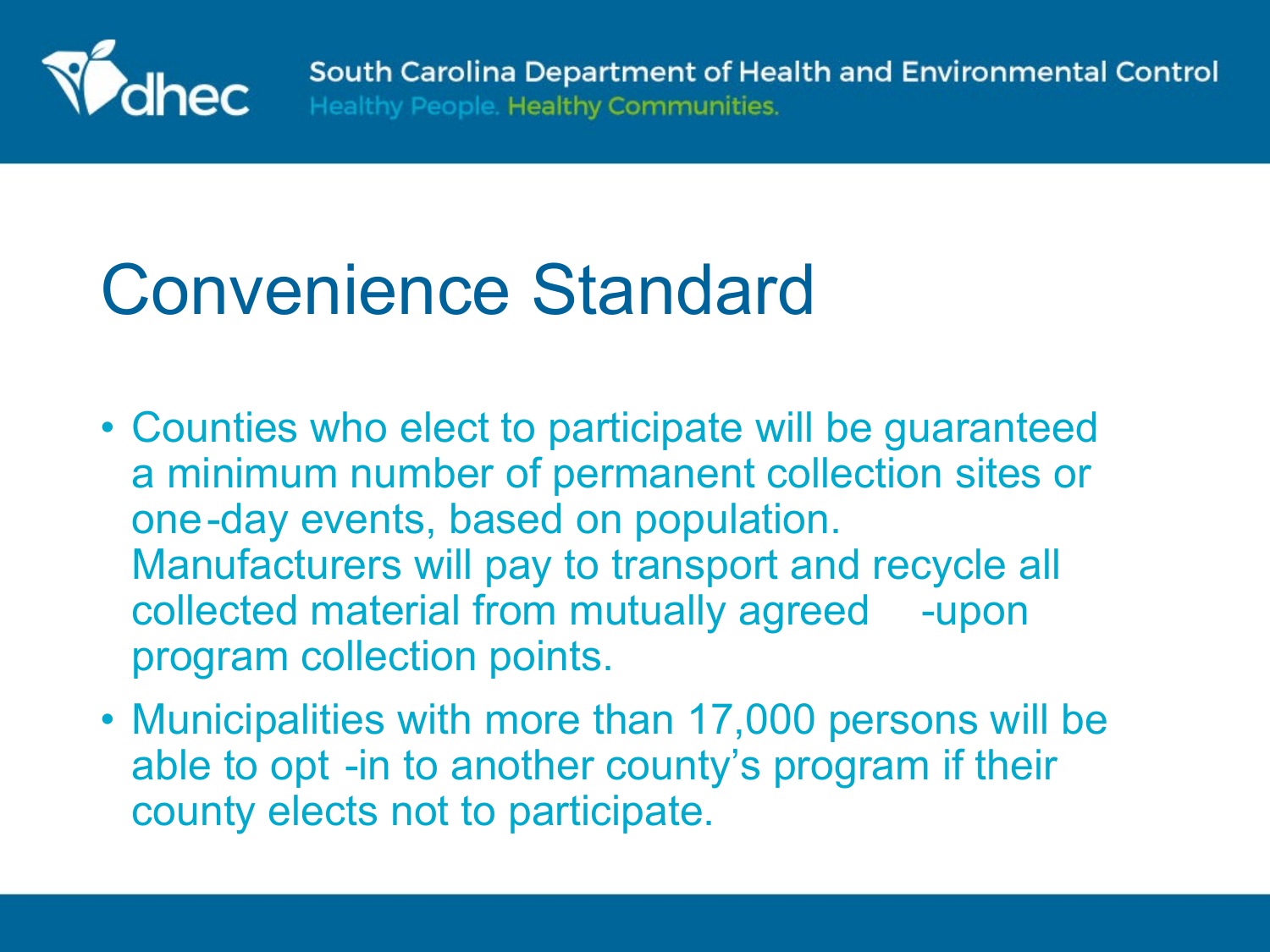

# Convenience Standard  $(\text{cont d})$

Television and computer monitor manufacturers will participate individually or as part of a Manufacturer Clearinghouse . A m anufacturer clearinghouse's recycling program will be approved by the Departm ent and m ust adhere to the allocation m ethodology which ensures larger m anufacturers will provide m ore coverage than sm aller ones.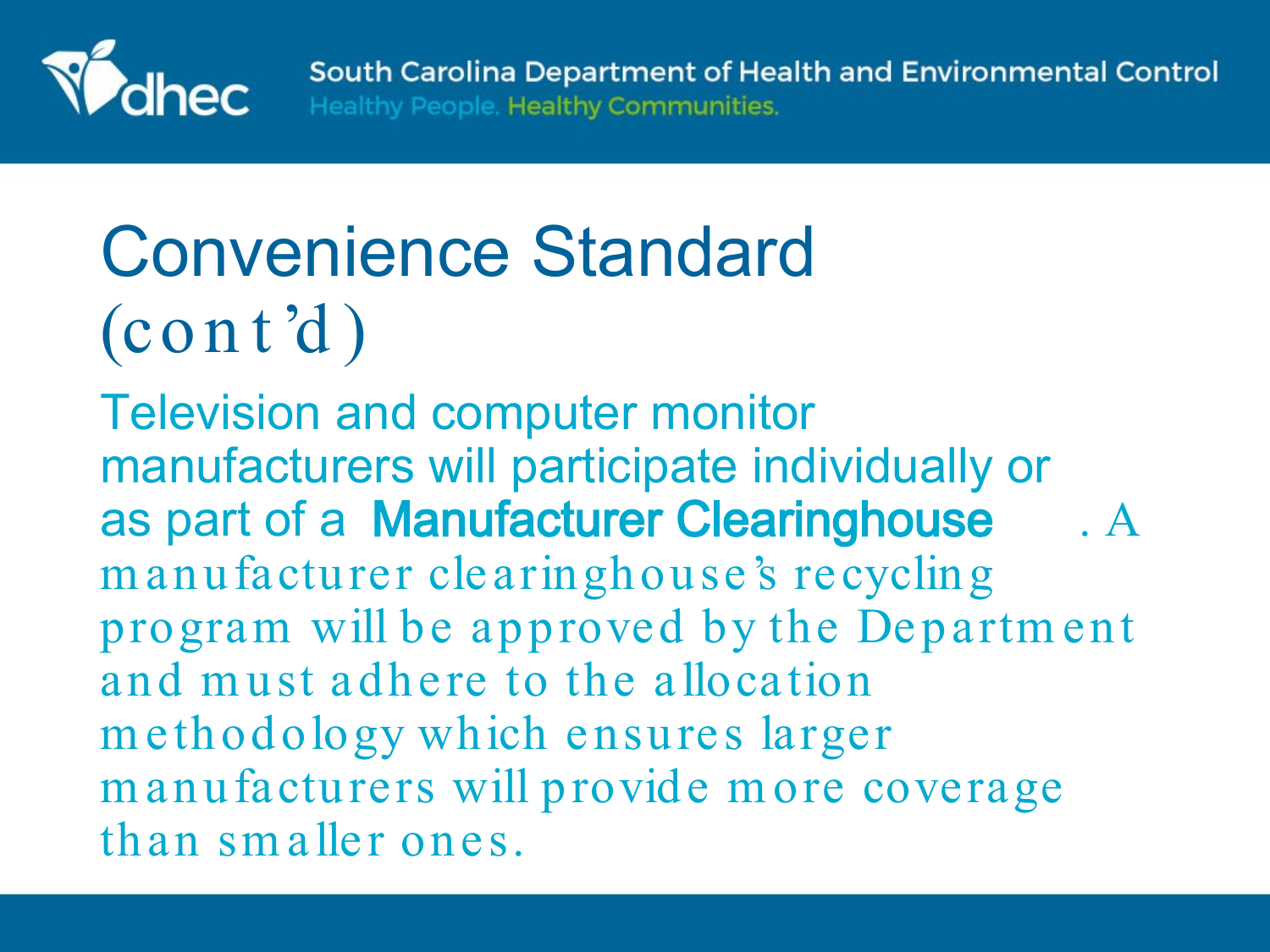

# Convenience Standard  $(\text{cont d})$

- 1 collection site (or 4 events) for a county with fewer than 100,000 persons.
- 2 collection sites (or 8 events) for a county with 100,000 -199,999 persons.
- 3 collection sites (or 12 events) for a county with more than 200,000 persons.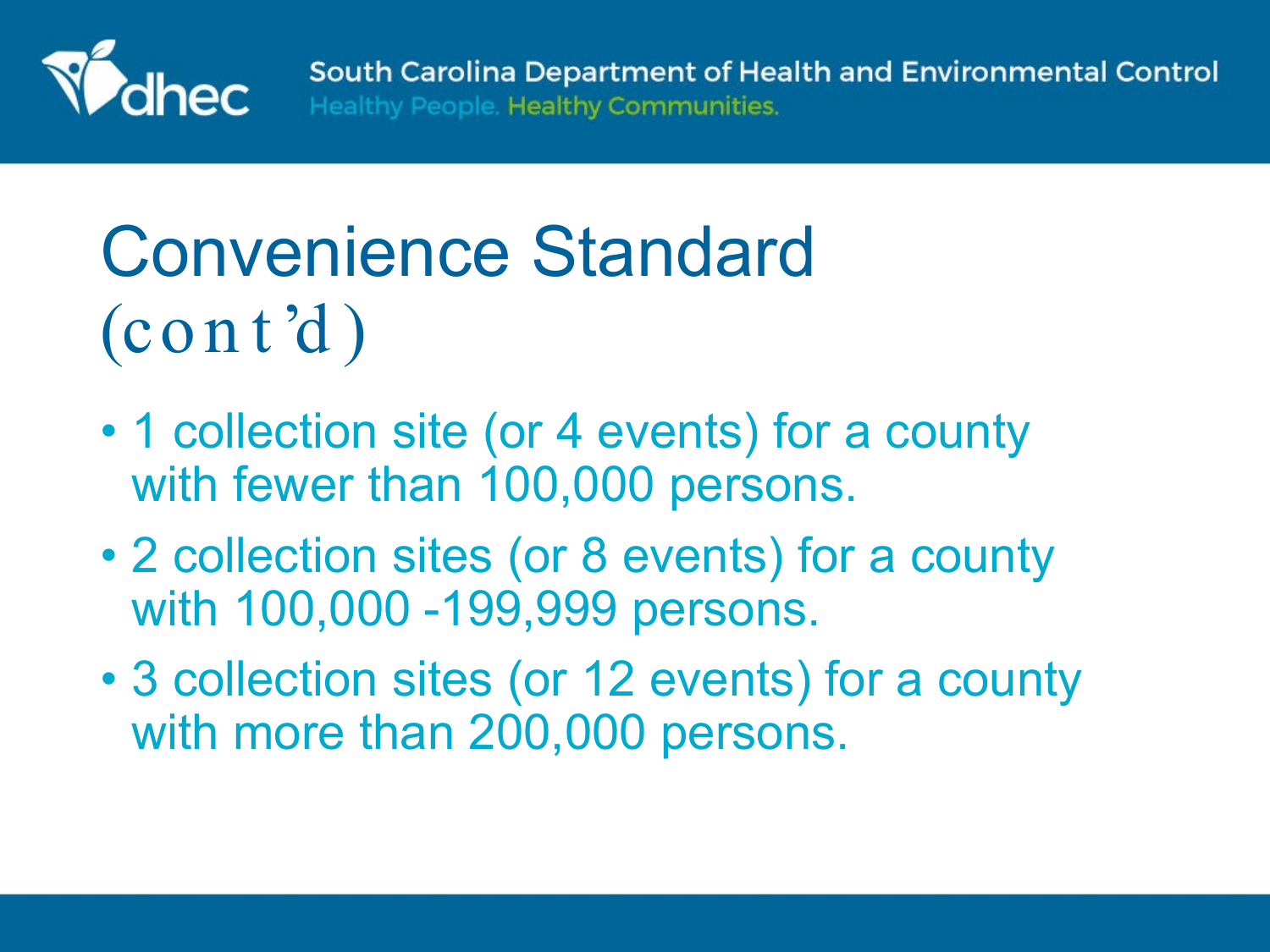

## County/Local Government Re sp on sib ilitie s

- Opt-in to a manufacturer/clearinghouse e waste plan by August 1, 2022.
- Select sites for program sites or 1-day events.
- Provide labor/equipm ent to assist with stacking, packaging, loading of e -waste.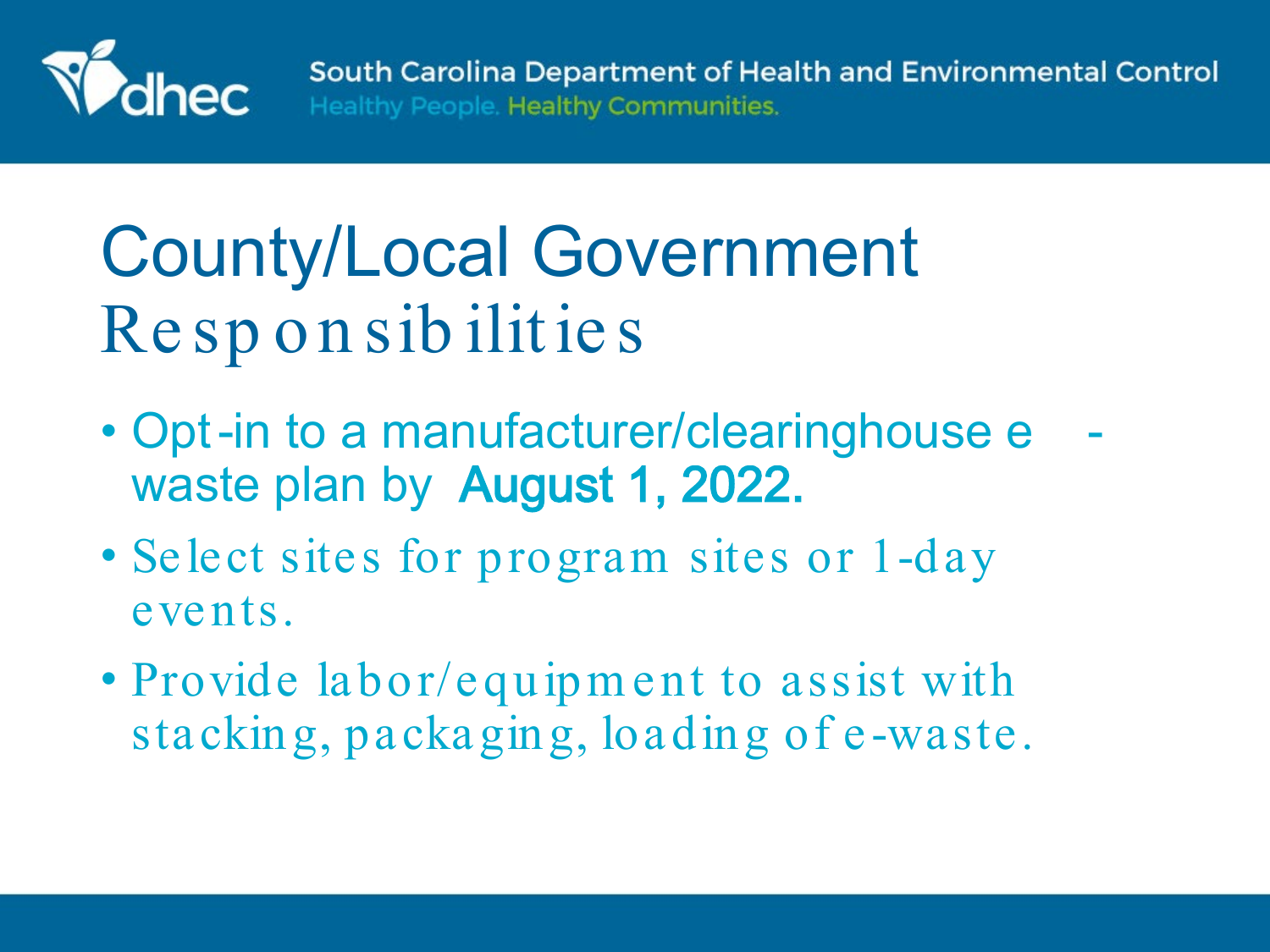

## Manufacturer Responsibilities

- Submit registration/fee to Department.
- Submit (individually or as a clearinghouse) an e waste program for approval.
- Provide funding for packaging materials (gaylords, pallets, shrink wrap, etc.)
- Fund the transportation of materials from sites.
- Fund the recycling of collected materials collected by program.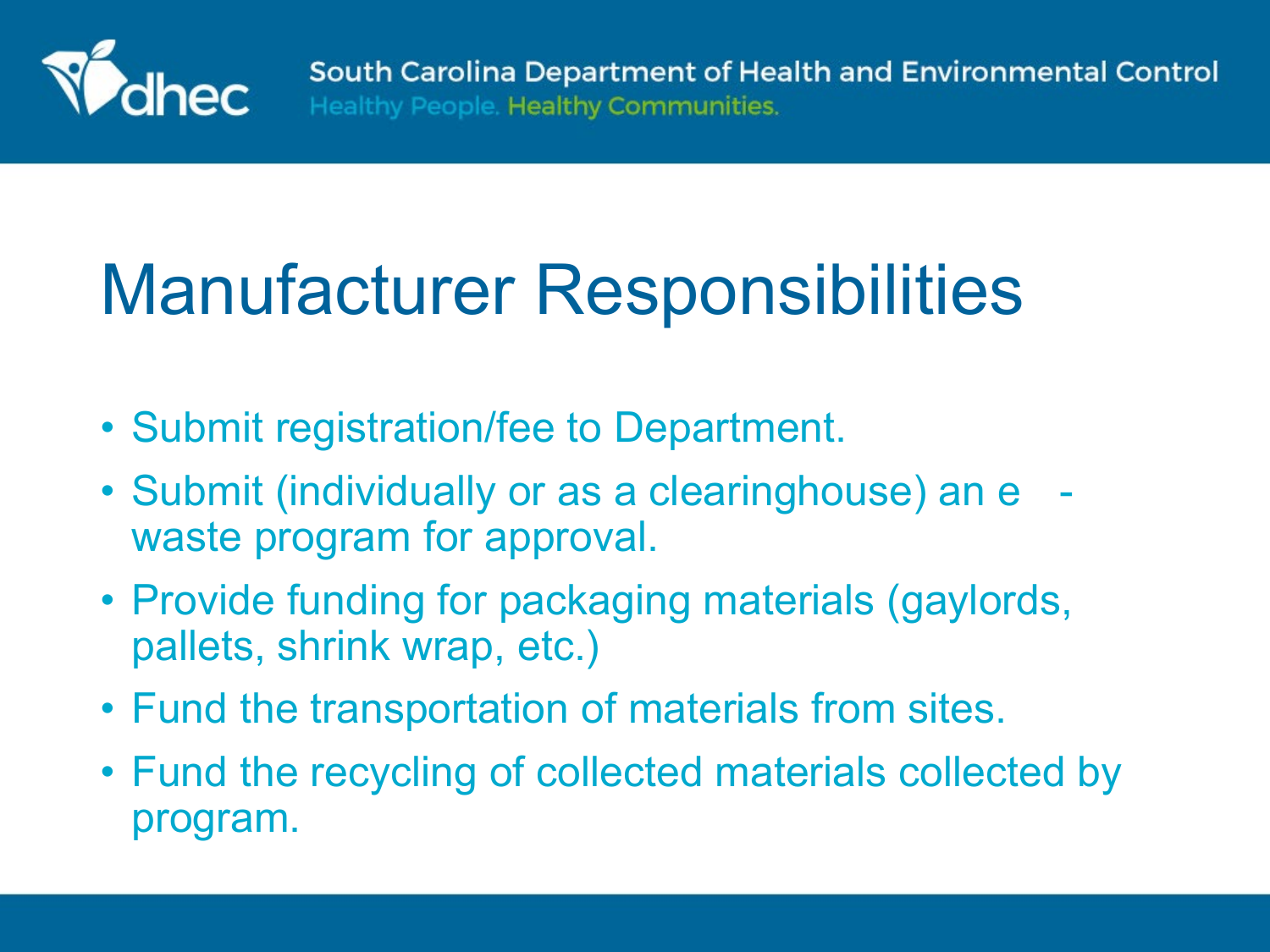

## DHEC Responsibilities

- Review and approve the manufacturer e waste plan.
- Enforce the Act's requirements.
- Assist in the opt -in process for counties.
- Coordinate the registrations for manufacturers, recyclers, collectors.
- Post information on the DHEC website.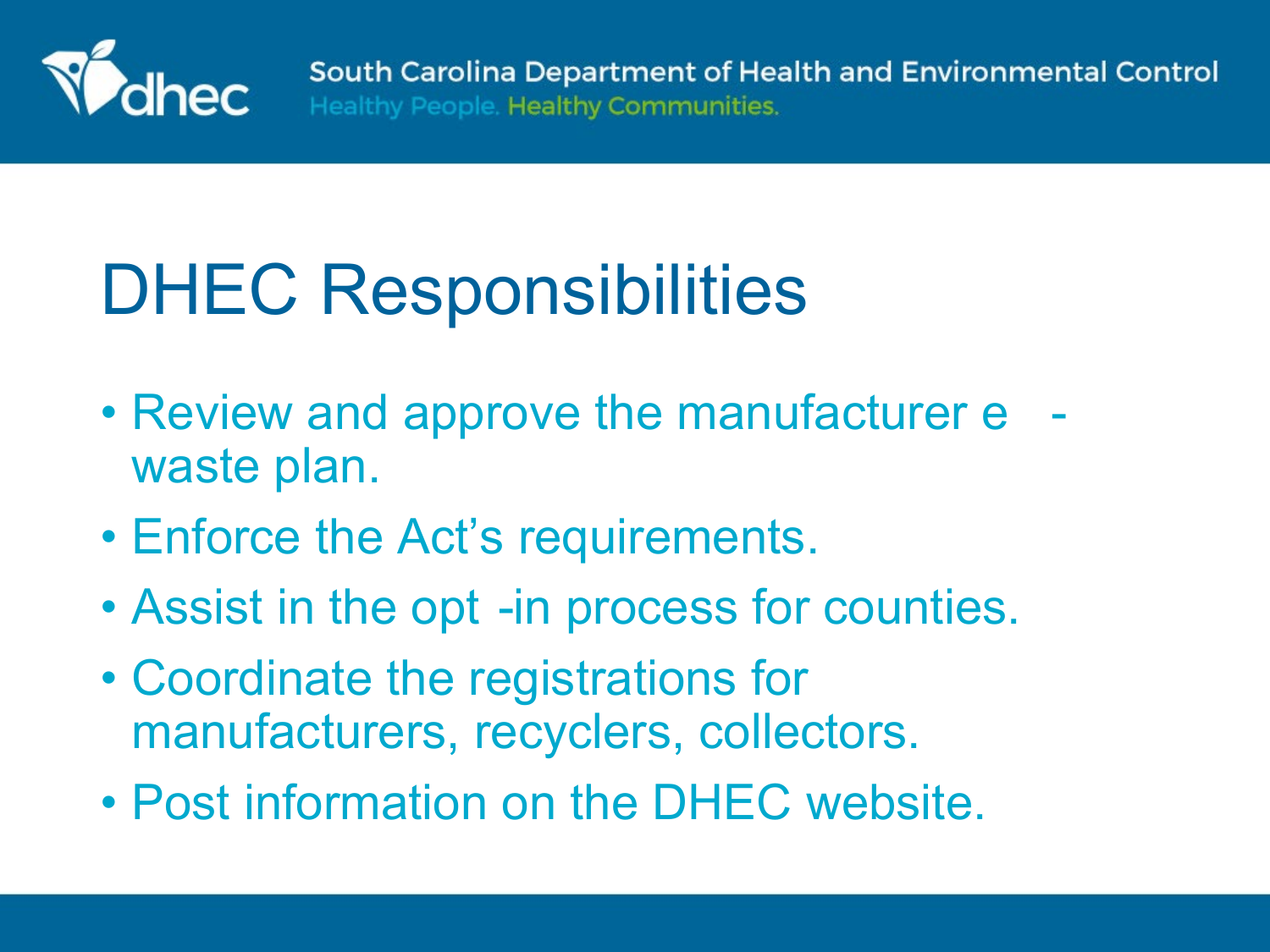

South Carolina Department of Health and Environmental Control Healthy People. Healthy Communities.

#### Important Dates – 20 23 Program Year

- Within 30 days of the effective date of the Act, program info posted to websites.
- August 1, 2022 Deadline for counties/municipalities to opt -in
- November 1, 2022 Collectors, Recyclers register with DHEC.
- November 1, 2022 E-waste plan submitted for approval by December 30.
- March 1, 2024 Submission of recycling report from manufacturers.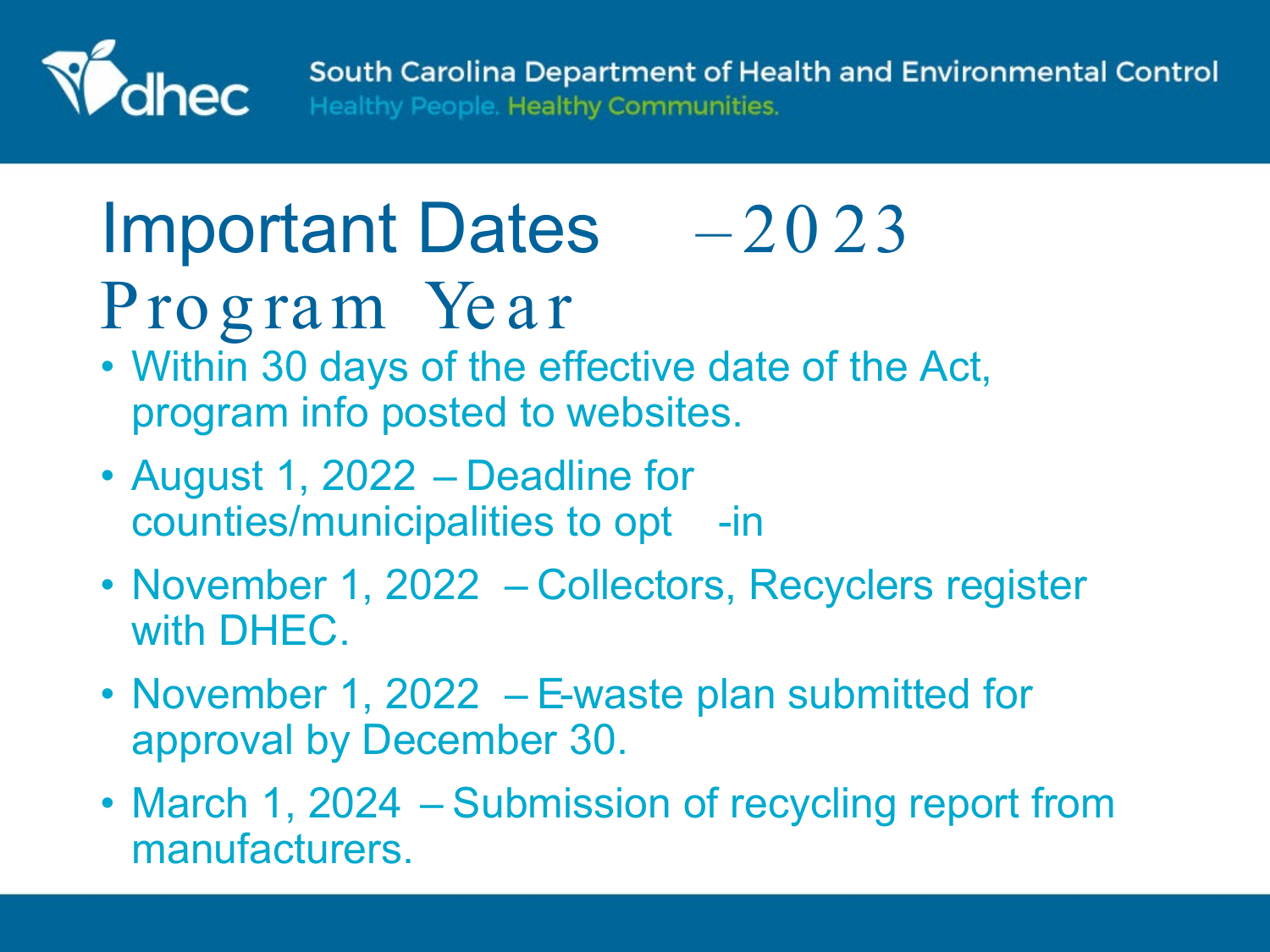

## Important Dates – 2024 Program Year (and beyond)

- February 15 Manufacturer Registration
- May 1, 2023 Deadline for counties/municipality opt -ins.
- September 1, 2023 E-waste plan submitted for approval by October 31, 2023.
- November 1, 2023 Collectors, Recyclers register with DHEC.
- March 1, 2025 Submission of recycling report from manufacturers.